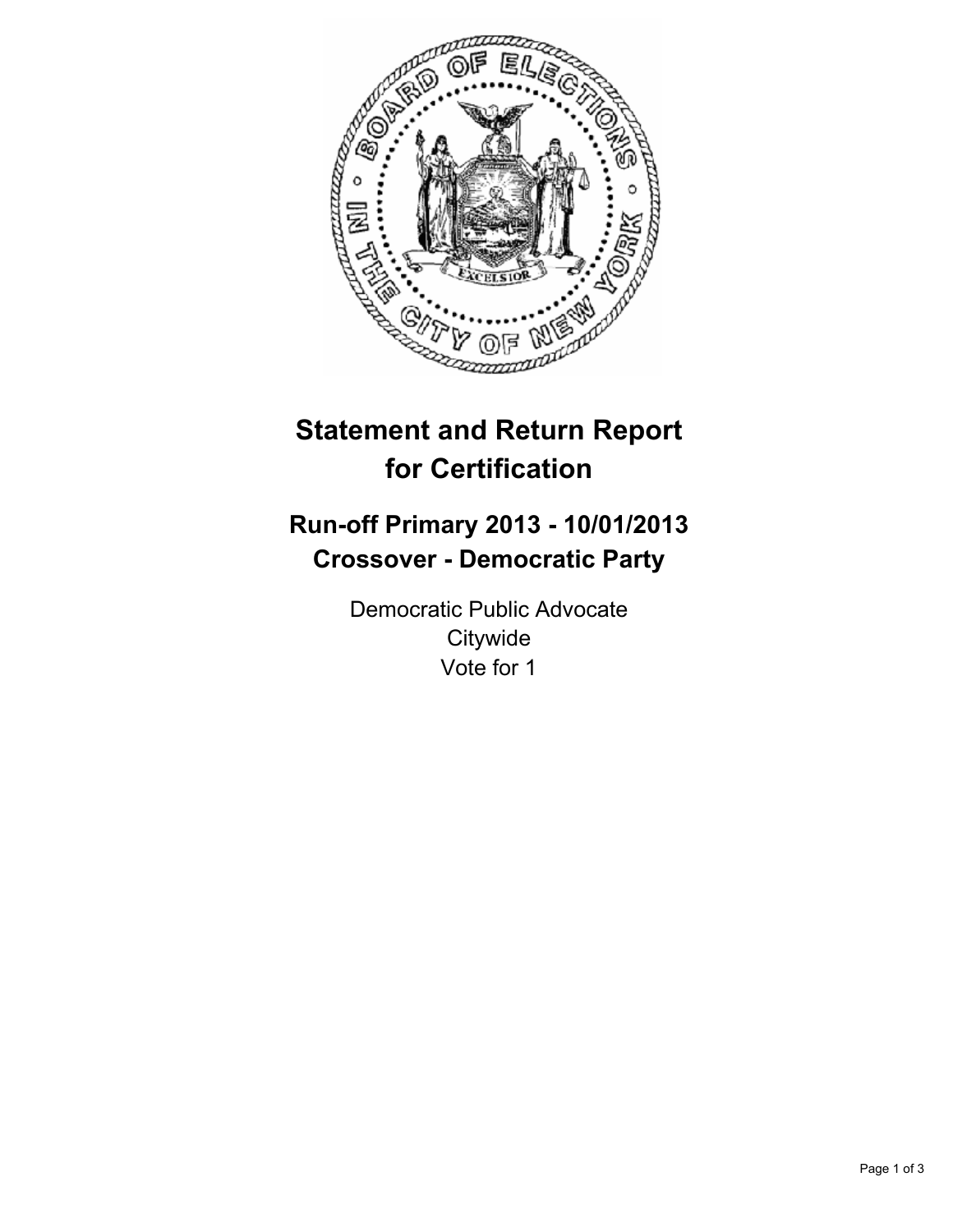

## **New York County**

| <b>EMERGENCY</b>       | 130          |
|------------------------|--------------|
| ABSENTEE/MILITARY      | 3,319        |
| FEDERAL                | $\mathbf{0}$ |
| SPECIAL PRESIDENTIAL   | $\mathbf{0}$ |
| AFFIDAVIT              | 368          |
| <b>LETITIA JAMES</b>   | 27,714       |
| <b>DANIEL SQUADRON</b> | 37.587       |
| <b>Total Votes</b>     | 65,301       |

#### **Bronx County**

| <b>EMERGENCY</b>     | 88     |
|----------------------|--------|
| ABSENTEE/MILITARY    | 1,575  |
| <b>FEDERAL</b>       | 0      |
| SPECIAL PRESIDENTIAL | 0      |
| <b>AFFIDAVIT</b>     | 156    |
| <b>LETITIA JAMES</b> | 16,246 |
| DANIEL SQUADRON      | 7,029  |
| <b>Total Votes</b>   | 23,275 |

## **Kings County**

| <b>EMERGENCY</b>     | 229    |
|----------------------|--------|
| ABSENTEE/MILITARY    | 3,097  |
| <b>FEDERAL</b>       | 0      |
| SPECIAL PRESIDENTIAL | 0      |
| AFFIDAVIT            | 466    |
| <b>LETITIA JAMES</b> | 49,288 |
| DANIEL SQUADRON      | 21,830 |
| <b>Total Votes</b>   | 71,118 |

### **Queens County**

| EMERGENCY            | 35       |
|----------------------|----------|
| ABSENTEE/MILITARY    | 3,230    |
| FEDERAL              | 0        |
| SPECIAL PRESIDENTIAL | $\Omega$ |
| AFFIDAVIT            | 167      |
| LETITIA JAMES        | 23,071   |
| DANIEL SQUADRON      | 14.014   |
| Total Votes          | 37,085   |

## **Richmond County**

| <b>EMERGENCY</b>     |       |
|----------------------|-------|
| ABSENTEE/MILITARY    | 1,002 |
| <b>FEDERAL</b>       | 0     |
| SPECIAL PRESIDENTIAL | 0     |
| AFFIDAVIT            | 29    |
| <b>LETITIA JAMES</b> | 3,285 |
| DANIEL SQUADRON      | 2,583 |
| <b>Total Votes</b>   | 5,868 |